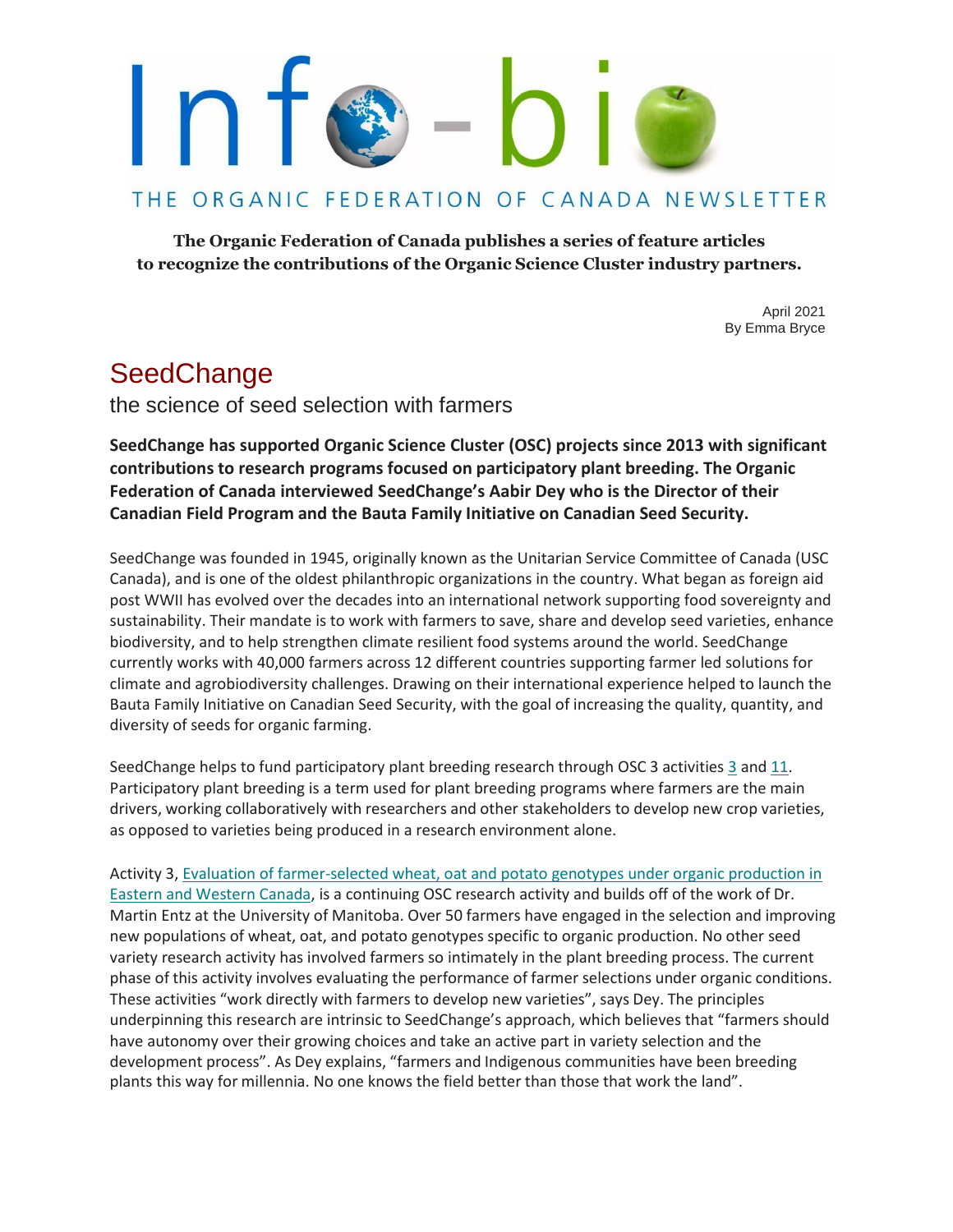Activity 11[, Participatory variety trialing and breeding for commercial organic vegetable growers and](https://www.dal.ca/faculty/agriculture/oacc/en-home/organic-science-cluster/OSCIII/horticulture-.html) [seed producers in Canada,](https://www.dal.ca/faculty/agriculture/oacc/en-home/organic-science-cluster/OSCIII/horticulture-.html) is similar to activity 3 in design, but focuses on organic vegetable crop production. One of the main differences between these two research activities is the complex commercialization process that exists for grains (i.e., variety registration), but not for vegetable seed. Dey notes that for vegetable seed, 'the path to commercialization is much easier."



Farmer-bred selections of organic wheat being evaluated at the University of Alberta. (Photo Credit: Tierra Stokes)

While there is significant merit to having such a stringent control system, the cost and regulatory procedures involved in registering new grain varieties means that it is very expensive to participate in. "This limits the accessibility to farmers who may not have the capital to jump into that process", says Dey. The opportunity to participate in OSC research activities and funding supplied to these activities through organizations like SeedChange makes farmer-led initiatives possible, meaning the varieties being developed are ones that work in the field and are responsive to the needs of the farmers who bred them.

To develop participatory plant breeding projects, farmers are supplied with genetically diverse varieties, and then select seeds from the best performing populations to produce and breed new varieties on their farms year after year. The next stage is to then evaluate the performance of those varieties under organic conditions, by setting up research plots to test against other varieties and see how well they are performing.

> One of the most compelling aspects of participatory plant breeding is these activities "democratize resources across a wide number of farmers" enabling farmers to be more engaged in the variety development process.

"The finished variety is not necessarily the indicator of success, but capacity building. Farmers have earned skills on how to engage in good variety selection and plant breeding" allowing them to continue to develop varieties that are adapted to their environments.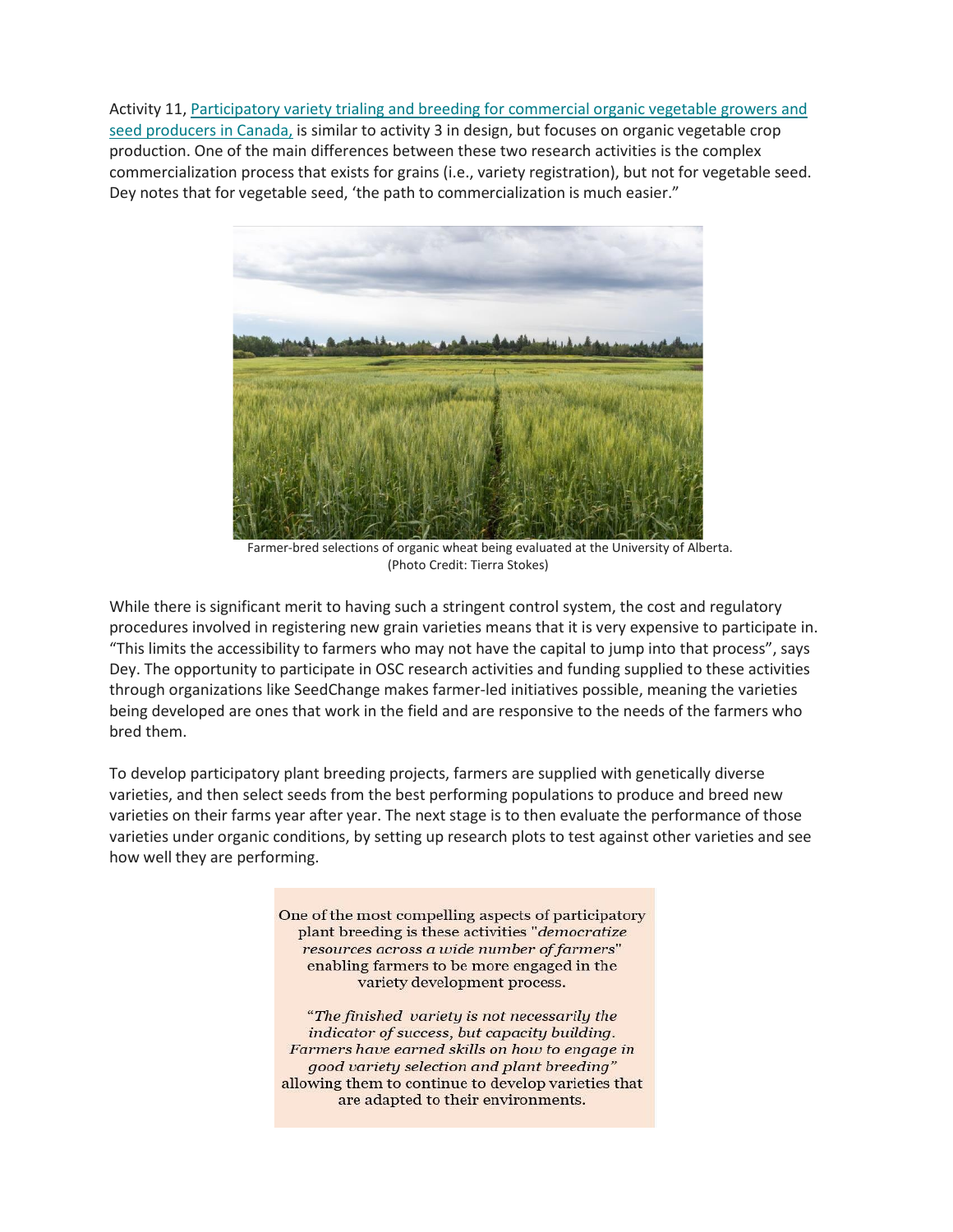When asked what projects Dey hopes to see in OSC4, he emphasizes the need for "continued investments in organic plant breeding. Acknowledging the time frame for plant breeding efforts is so important for the continuation of this research". He also stresses the effectiveness of using participatory plant breeding models. "Over three Cluster projects Seed Change has invested 1.3 million since 2013, which has enabled dozens of farmers to test dozens of lines of different varieties. When you split that cost over ten years, that investment breaks down to \$100,000 per year", says Dey. Conventional plant breeding programs in comparison, can cost upwards of 1 million in the development of just a single variety.

Dey hopes that participatory plant breeding can be used to shape agricultural systems in the future. These models "encourage a variety of different scales of farmers participating in diversified agriculture". Diversified farming means that farmers are not dependent on a single crop for their income, lessening risk and increasing resilience, both economically and ecologically. "The future of agriculture should be both climate resilient and farmer-led", says Dey. "Diversity needs to be highlighted, and the changes that it can lead to in all aspects of farming". By encouraging a more diversified mandate in organic farming, we can help create an industry that is both adaptable and resilient. Organic research into participatory plant breeding plays a pivotal role in encouraging on-farm diversity as we look to the future - not only through the development of new seed varieties, but also by giving farmers the tools and techniques to grow their operations in a sustainable way.

## **OSC Participatory Plant Breeding activities have been developing each year! In 2019:**

- **Oat varieties selected by farmers advanced into the Prairie registration evaluation system**
- **Five farmer selected wheat lines were subjected to seed increases at the University of Manitoba research farm. This allowed farmer-selected lines to be evaluated under larger scale organic production, and provided more seed supply for the 2020 onfarm planting season.**
- **Activity 11 saw the variety trial network expand to include the Prairies region. There was an increase in farmer sign-ups and interest in participating in variety trials.**